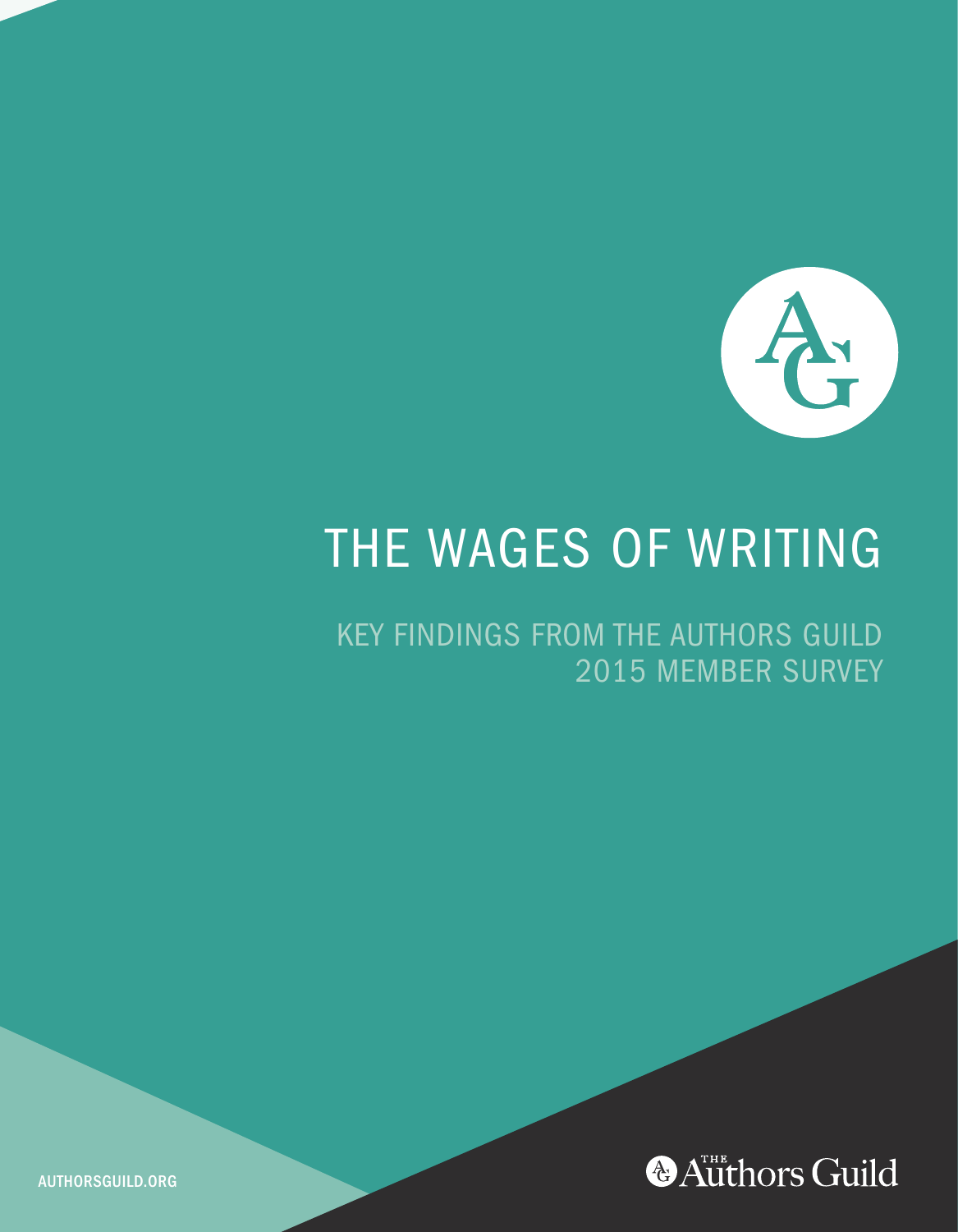# IN 2015, WE CONDUCTED OUR FIRST MAJOR MEMBER SURVEY SINCE 2009.<sup>1</sup>

We used 2009 as the starting point to determine how the digital transformation has affected writers' livelihoods. In 2009, the e-book hadn't yet gained a foothold in the marketplace. In a Codex Group survey from that year, fewer than 5% of book buyers had purchased an e-book in the last month. By 2010, the industry knew digital change was on the horizon: increasingly sophisticated digital devices had begun to ignite unprecedented digital media demand and growth. The potential scope and intensity of that growth, while still somewhat unknown, was already viewed with uncertainty by many. Now, in 2015, the digital market seems to have stabilized, but only after massive expansion. In 2015, Codex found that nearly 50% of readers had purchased an e-book in the last month, a tenfold increase from 2009.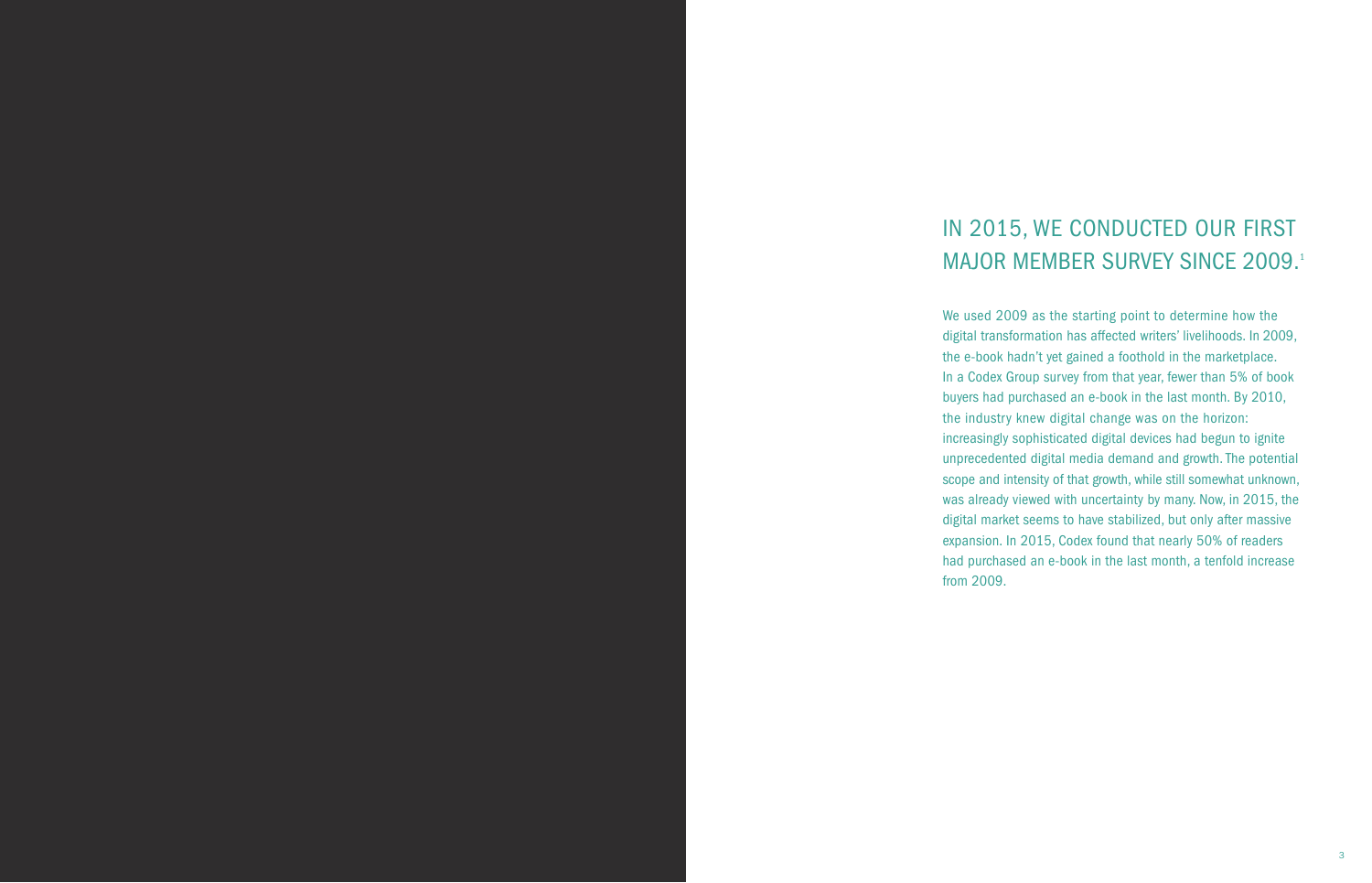Authors' income is down. This is the result of a confluence of factors. The ubiquity of e-books means that online book piracy is more of a threat than it was in 2009. We've seen major consolidation within the traditional publishing industry, which means less diversity among publishers and their increased focus on the bottom line, as most of the major publishers now are owned by major multinational corporations. At the same time, traditional publishers' hold on the marketplace is being eroded, namely by the rise of self-publishing as a viable alternative to traditional publishing. These phenomena, along with the meteoric rise of Amazon as an industry behemoth and the shuttering of thousands of brick and mortar bookstores, have made the business of authorship both more diverse and less profitable than it was six years ago.

> <sup>1</sup> The 2015 survey was commissioned by the Authors Guild and conducted by the Codex Group, a leading publishing industry research firm.

<sup>2</sup> All comparisons are against the aforementioned 2009 survey, which was jointly commissioned by the Authors Guild and the PEN American Center and conducted by the Roper Center for Public Opinion Research.

# THE WAGES OF WRITING<sup>2</sup>

## AUTHORS' INCOME IS DOWN ACROSS ALL CATEGORIES.



PART-TIME AUTHORS 38% DECREASE



Writing-related income of full-time book authors dropped 30% since the 2009 survey, from \$25,000 to \$17,500. Part-time authors saw an even steeper decline, as their writing income dropped 38% over the same period, from \$7,250 to \$4,500.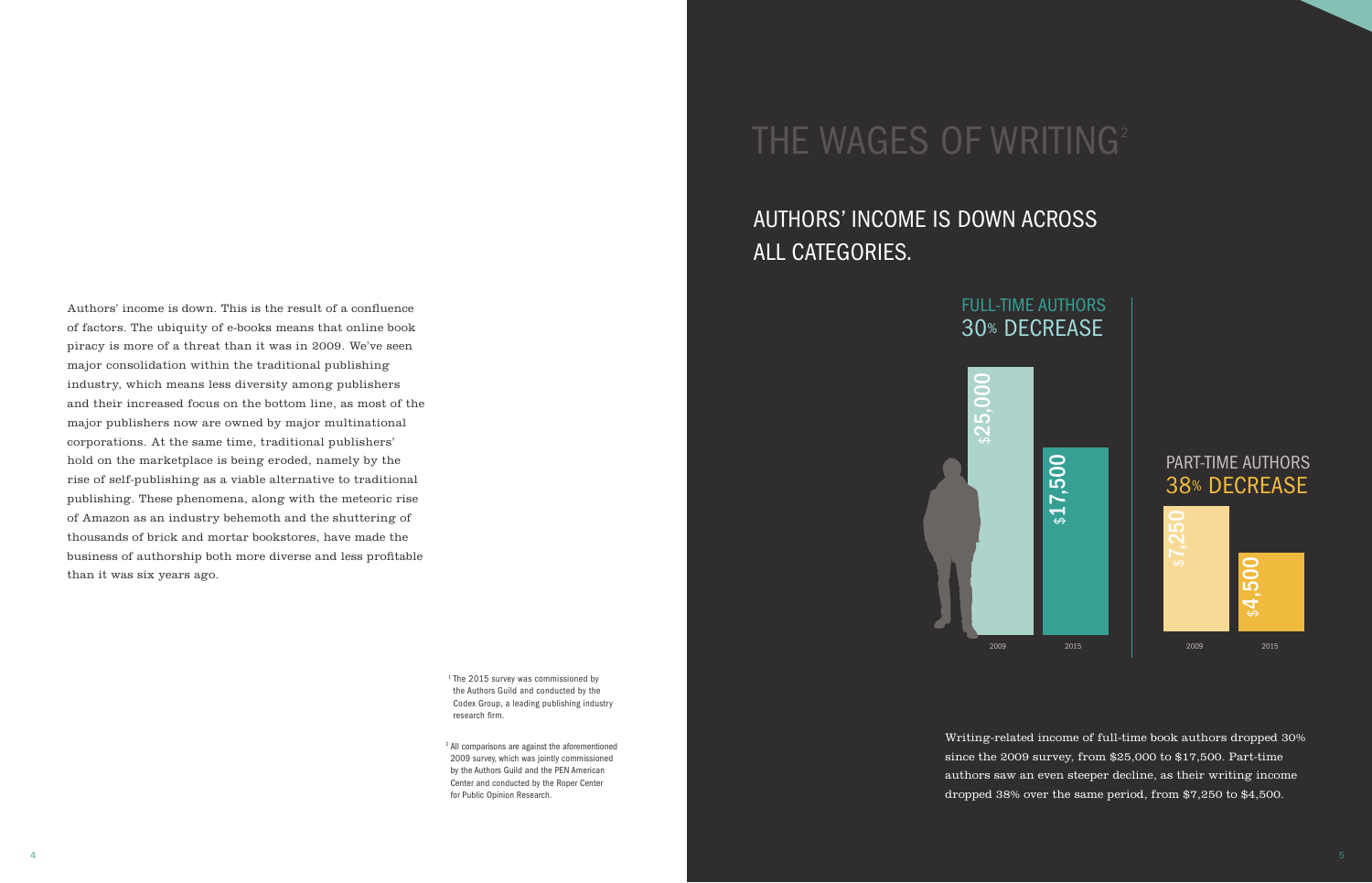### MOST AUTHORS CAN'T SURVIVE ON WRITING ALONE.

AUTHORS INCREASINGLY TAKE A "HYBRID" APPROACH TO PUBLISHING THEIR BOOKS.



Of the authors surveyed, 33% have self-published a book. It appears that authors increasingly feel they have a choice of whether to go through a traditional publishing house or taking the indie route on a per project basis. And, we suspect, authors are starting to see self-publishing as an outlet for projects that haven't been supported by traditional publishing houses.



THE NECESSITY OF WORKING SUPPORTING JOBS CUTS INTO THE TIME AUTHORS WOULD IDEALLY SPEND ON WRITING PROJECTS.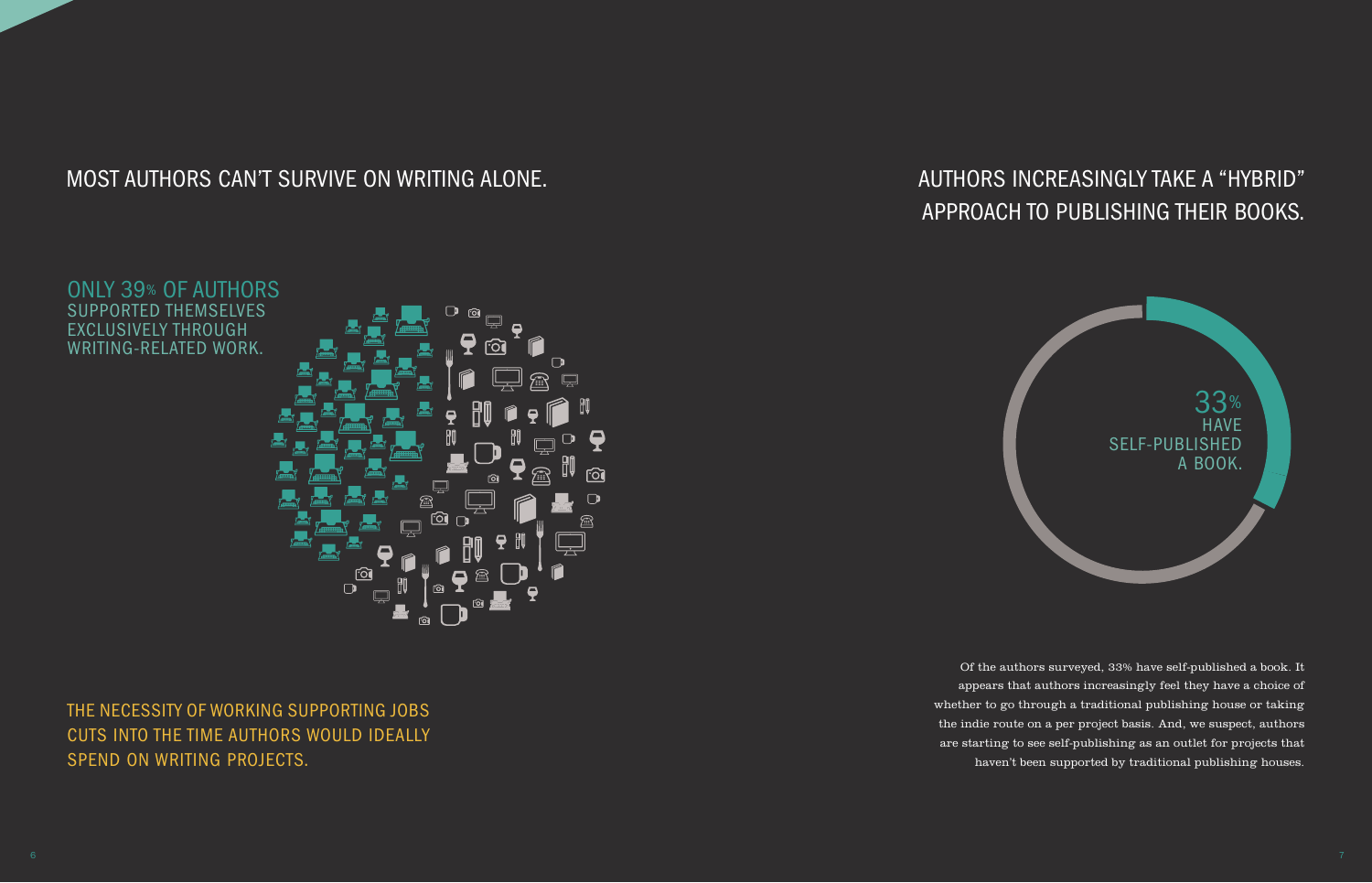# AUTHORS SPEND MORE TIME ON MARKETING, LESS ON WRITING BOOKS.

### FULL-TIME AUTHORS WITH 15+ YEARS OF EXPERIENCE SAW THE GREATEST INCOME DECLINES.



The survey also shows, for full-time authors, writing-related income generally increases with experience: but when the market contracts, they see the biggest losses. In the new economy, it appears that experience isn't translating into rising income.



 $\mathfrak{g}^{\mathfrak{t}}$  or  $\mathfrak{g}^{\mathfrak{t}}$  or

┍╄╌╄┖┙┍╶╶╶╶╶╶╶╶╶╶╶╶╶╶╶╶╶╶╶╶╶<br>┇╞┪┪╡╒╝╟┪╡╛╛┫╢╛╡┥┥╏╕

<sub>f</sub><sup>t </sup>ី f ື  $\Xi$ .  $\Xi$   $\begin{picture}(120,15) \put(0,0){\line(1,0){15}} \put(15,0){\line(1,0){15}} \put(15,0){\line(1,0){15}} \put(15,0){\line(1,0){15}} \put(15,0){\line(1,0){15}} \put(15,0){\line(1,0){15}} \put(15,0){\line(1,0){15}} \put(15,0){\line(1,0){15}} \put(15,0){\line(1,0){15}} \put(15,0){\line(1,0){15}} \put(15,0){\line(1,0){15}} \put(15,0){\line($ 

AUTHORS' TIME SPENT MARKETING AND COMMUNICATING WITH READERS SKYROCKETED 59% SINCE 2009.

but dried up, and many publishing contracts now REQUIRE AUTHORS TO MAINTAIN A WEB AND SOCIAL MEDIA PRESENCE. Many authors, both traditionally- and self-published, have proven adept

at using new technologies to connect with readers.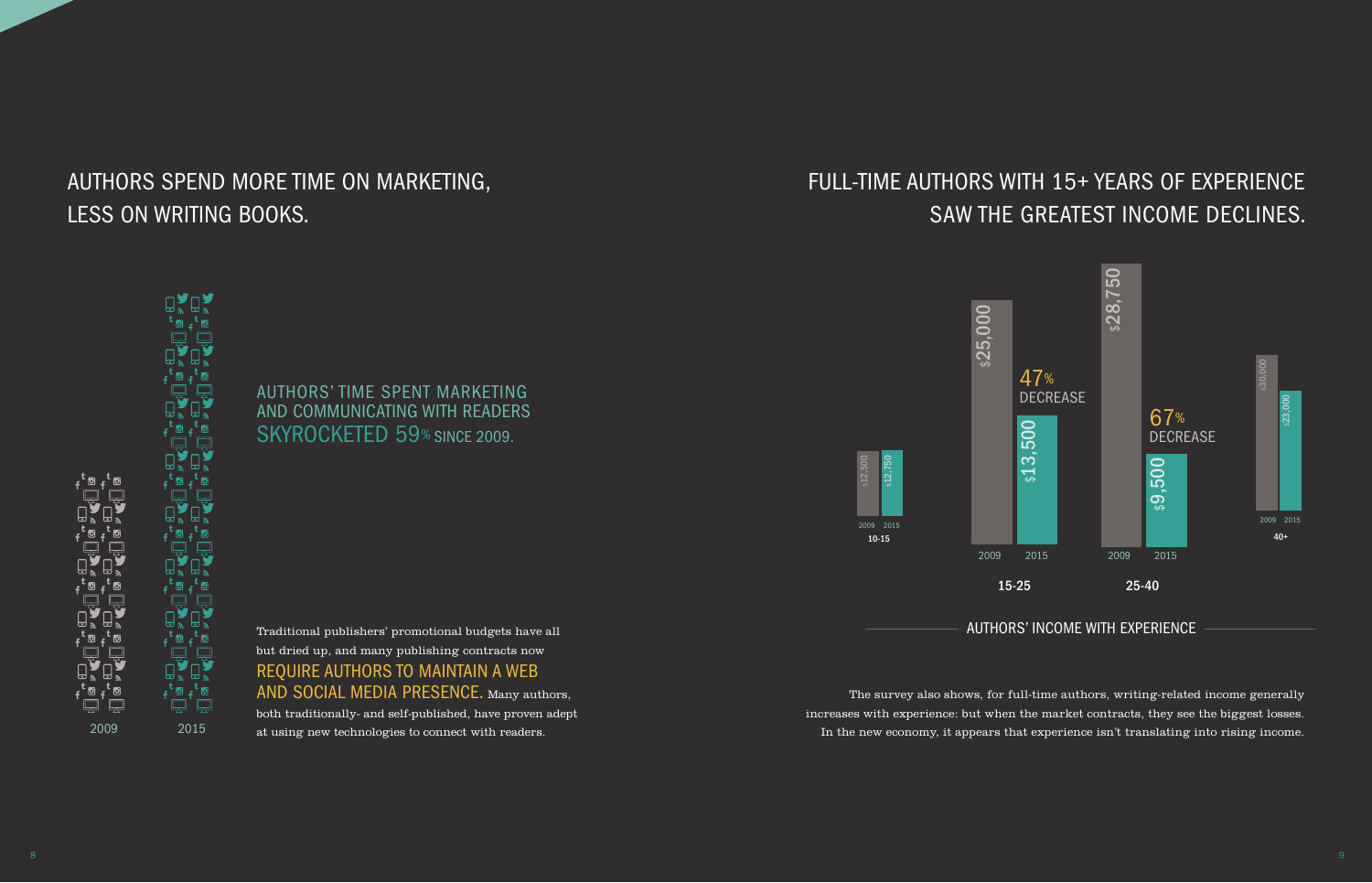The picture's not pretty, but there are silver linings. The rise of hybrid authorship is an exciting development: authors can now have more freedom in choosing a method of publication and promotion that suits the needs of the specific book they're trying to market. And the opportunities for authorreader engagement are unsurpassed in the history of book publishing—even if this engagement competes with an author's writing time.

Nonetheless, when it comes to income, the results are not good. Authors should receive a more equitable share of the profits seen by publishers. And copyright law and policy need to be tailored to put authors' concerns at the forefront. With these survey results in hand, the Authors Guild will better be able to understand and explain the economic realities of authorship today.

#### AUTHORSGUILD.ORG